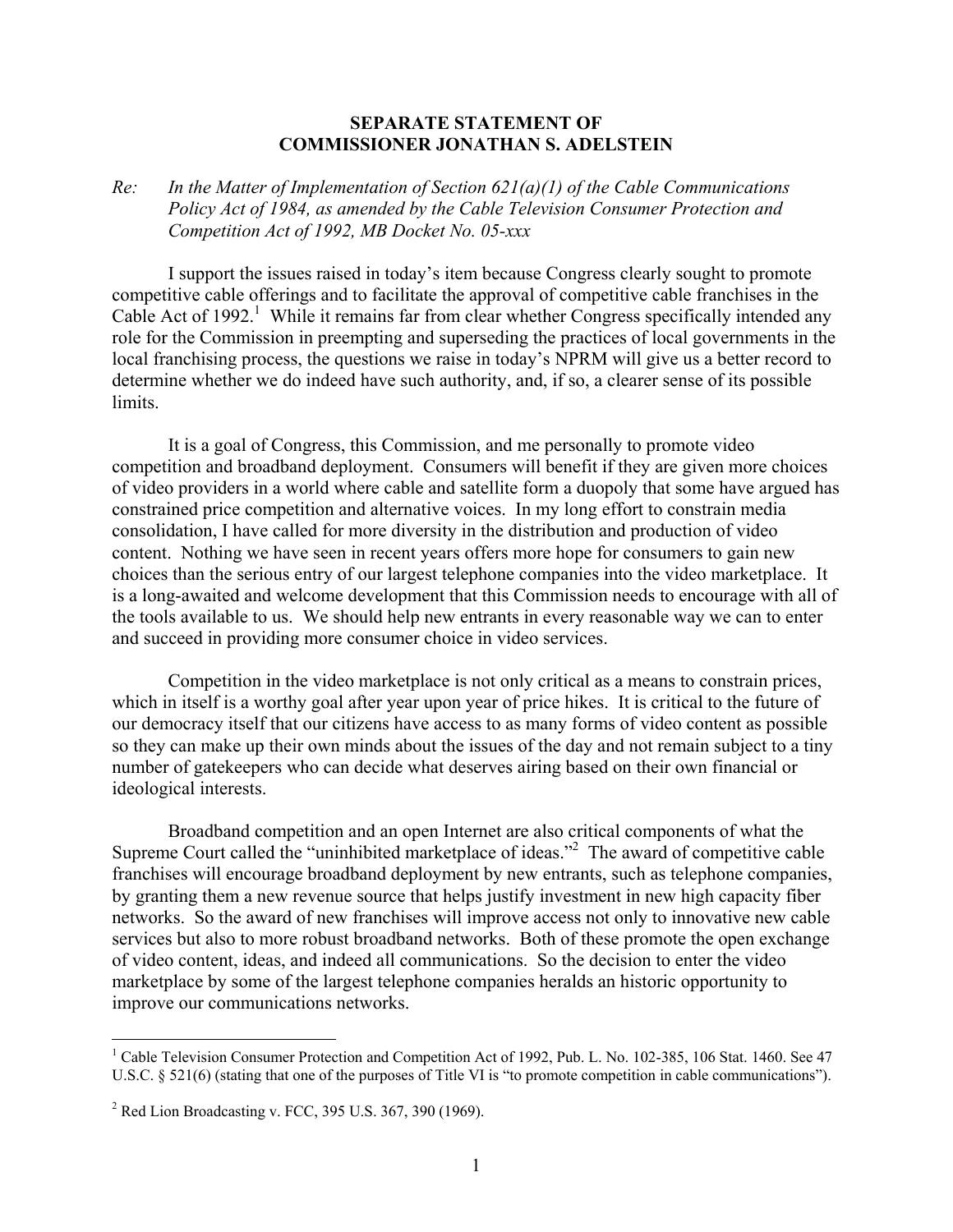The larger question that hangs over this proceeding, though, is whether the local franchising process truly is a hindrance to the deployment of alternative video networks, as some new entrants assert. It is clear that most, if not nearly all, local authorities welcome competition in their communities. Even if for some reason they wanted to resist, it will prove very difficult for local officials to try to prevent services from reaching their citizens who thirst for new choices. As the CEO of one major new entrant recently noted, "Any place it's come to a vote, we win." $3$ 

What I hear from local officials is that they really want to ensure that these new advanced video services are deployed in a fashion that serves all of their communities, in a manner that maximizes the benefits for everyone. This is a vital role, not an anti-competitive one. Most importantly, it is a role granted to them by Congress. The franchising process and the role of local governments are products of specific policy decisions made by Congress. For example, Congress specifically allocated to local franchise authorities (LFAs) the authority to ensure that all households are served; to seek public, educational, and governmental (PEG) channel capacity; and to recover PEG capital costs.<sup>4</sup>

 The Commission needs to tread with caution and care before it asserts any authority to interpose itself with LFAs to the extent Congress specifically delegated power to local officials. We are going out on limb already by creating a "de facto" refusal theory and tentatively concluding that the Commission has the ability to determine whether an LFA is "unreasonably refus[ing] to award a competitive franchise." I eagerly await a vigorous debate in the record, a public hearing, and, if necessary, a Commission report, before agreeing to make that tentative conclusion final.

I would not have been willing to support this NPRM if we had not also made clear that we will consider it reasonable for local officials to carry out their basic responsibilities as Congress intended. Specifically, we tentatively conclude that it is "not unreasonable" for an LFA to carry out its statutory mandate to prevent economic redlining, to establish reasonable build-out requirements to "all households in the franchise area," and to "provide adequate public, educational and governmental access channel capacity, facilities or financial support." We should not and indeed cannot usurp for ourselves the authority granted by Congress to local governments. This tentative conclusion makes clear we respect the powers specifically enumerated by Congress for the LFAs.

 I am also pleased that we acknowledge the deference the courts have granted to LFAs in making determinations pursuant to the powers granted under Section 621. We ask important questions about how much deference this imputes to the Commission to grant to LFAs in the exercise of their authority. My opinion is that to the extent they are operating in a manner to

1

<sup>3</sup> Dionne Searcey, *As Verizon Enters Cable Business, It Faces Local Static Telecom Giant Gets Demands As It Negotiates TV Deals*, WALL ST. J., Oct. 28, 2005, at A1.

<sup>4</sup> *See* 47 U.S.C. 541(a)(2), (3) and (4).